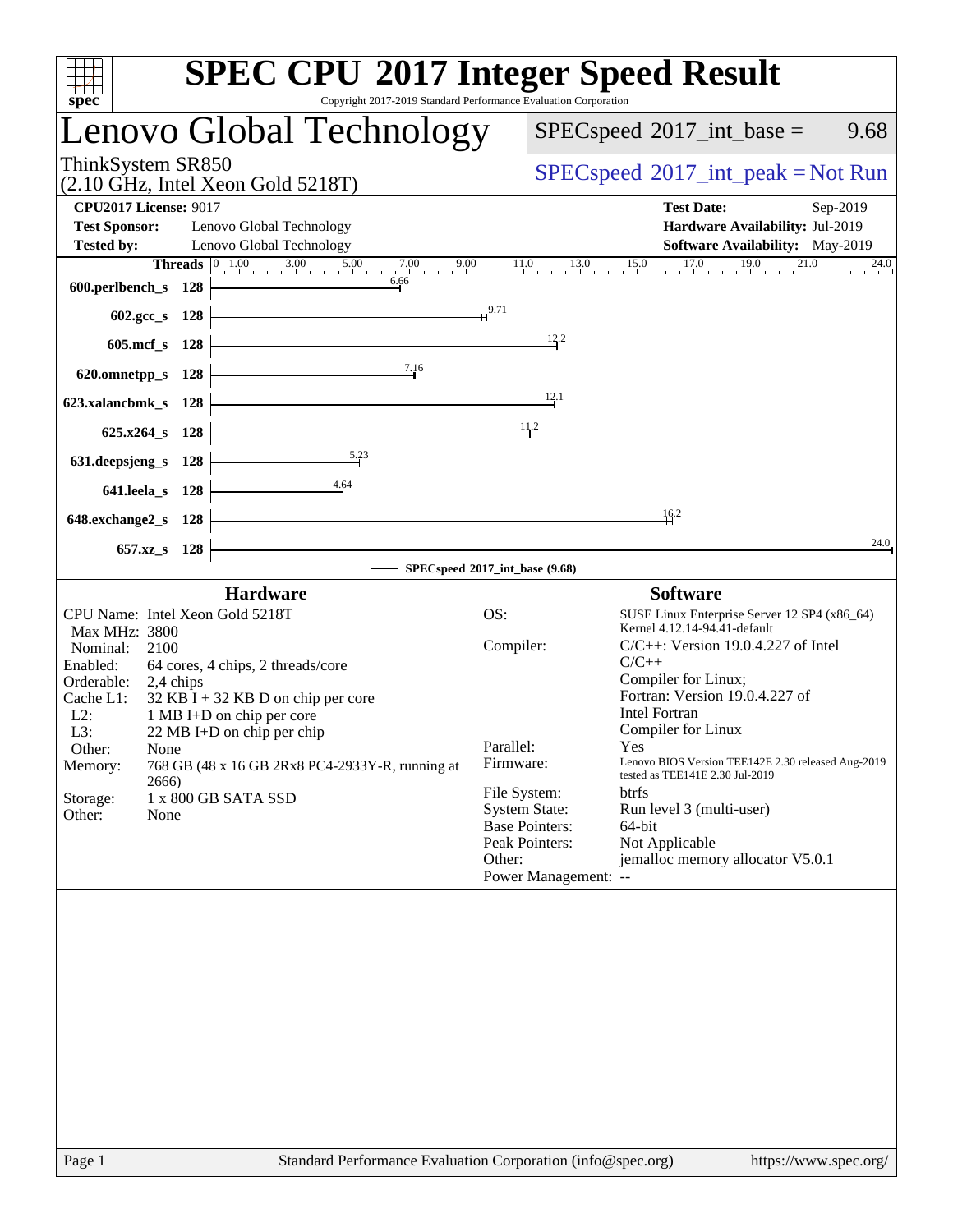

#### **[SPEC CPU](http://www.spec.org/auto/cpu2017/Docs/result-fields.html#SPECCPU2017IntegerSpeedResult)[2017 Integer Speed Result](http://www.spec.org/auto/cpu2017/Docs/result-fields.html#SPECCPU2017IntegerSpeedResult)** Copyright 2017-2019 Standard Performance Evaluation Corporation

## Lenovo Global Technology

 $SPECspeed^{\circ}2017\_int\_base =$  $SPECspeed^{\circ}2017\_int\_base =$  9.68

### ThinkSystem SR850<br>  $SPEC speed^{\circ}2017\_int\_peak = Not Run$

**[Test Sponsor:](http://www.spec.org/auto/cpu2017/Docs/result-fields.html#TestSponsor)** Lenovo Global Technology **[Hardware Availability:](http://www.spec.org/auto/cpu2017/Docs/result-fields.html#HardwareAvailability)** Jul-2019

(2.10 GHz, Intel Xeon Gold 5218T)

**[CPU2017 License:](http://www.spec.org/auto/cpu2017/Docs/result-fields.html#CPU2017License)** 9017 **[Test Date:](http://www.spec.org/auto/cpu2017/Docs/result-fields.html#TestDate)** Sep-2019 **[Tested by:](http://www.spec.org/auto/cpu2017/Docs/result-fields.html#Testedby)** Lenovo Global Technology **[Software Availability:](http://www.spec.org/auto/cpu2017/Docs/result-fields.html#SoftwareAvailability)** May-2019

#### **[Results Table](http://www.spec.org/auto/cpu2017/Docs/result-fields.html#ResultsTable)**

|                                            | <b>Base</b>    |                |       |                | <b>Peak</b> |                |       |                |                |              |                |              |                |              |
|--------------------------------------------|----------------|----------------|-------|----------------|-------------|----------------|-------|----------------|----------------|--------------|----------------|--------------|----------------|--------------|
| <b>Benchmark</b>                           | <b>Threads</b> | <b>Seconds</b> | Ratio | <b>Seconds</b> | Ratio       | <b>Seconds</b> | Ratio | <b>Threads</b> | <b>Seconds</b> | <b>Ratio</b> | <b>Seconds</b> | <b>Ratio</b> | <b>Seconds</b> | <b>Ratio</b> |
| $600.$ perlbench $\mathsf{S}$              | 128            | 266            | 6.67  | 267            | 6.65        | 267            | 6.66  |                |                |              |                |              |                |              |
| $602 \text{.} \text{gcc}\text{_<}$ s       | 128            | 410            | 9.71  | 418            | 9.53        | 410            | 9.71  |                |                |              |                |              |                |              |
| $605$ .mcf s                               | 128            | 388            | 12.2  | 388            | 12.2        | 388            | 12.2  |                |                |              |                |              |                |              |
| 620.omnetpp_s                              | 128            | 228            | 7.16  | 228            | 7.14        | 226            | 7.20  |                |                |              |                |              |                |              |
| 623.xalancbmk s                            | 128            | 117            | 12.1  | 117            | 12.1        | 117            | 12.1  |                |                |              |                |              |                |              |
| 625.x264 s                                 | 128            | 157            | 11.2  | 157            | 11.2        | 157            | 11.2  |                |                |              |                |              |                |              |
| 631.deepsjeng_s                            | 128            | 274            | 5.23  | 274            | 5.23        | 274            | 5.23  |                |                |              |                |              |                |              |
| $641$ .leela_s                             | 128            | 367            | 4.64  | 367            | 4.65        | 367            | 4.64  |                |                |              |                |              |                |              |
| 648.exchange2_s                            | 128            | 181            | 16.2  | <u>181</u>     | 16.2        | 183            | 16.0  |                |                |              |                |              |                |              |
| $657.xz$ s                                 | 128            | 258            | 24.0  | 258            | 24.0        | 258            | 24.0  |                |                |              |                |              |                |              |
| $SPECspeed^{\circ}2017$ int base =<br>9.68 |                |                |       |                |             |                |       |                |                |              |                |              |                |              |

**[SPECspeed](http://www.spec.org/auto/cpu2017/Docs/result-fields.html#SPECspeed2017intpeak)[2017\\_int\\_peak =](http://www.spec.org/auto/cpu2017/Docs/result-fields.html#SPECspeed2017intpeak) Not Run**

Results appear in the [order in which they were run.](http://www.spec.org/auto/cpu2017/Docs/result-fields.html#RunOrder) Bold underlined text [indicates a median measurement.](http://www.spec.org/auto/cpu2017/Docs/result-fields.html#Median)

#### **[Operating System Notes](http://www.spec.org/auto/cpu2017/Docs/result-fields.html#OperatingSystemNotes)**

Stack size set to unlimited using "ulimit -s unlimited"

### **[General Notes](http://www.spec.org/auto/cpu2017/Docs/result-fields.html#GeneralNotes)**

Environment variables set by runcpu before the start of the run: KMP AFFINITY = "granularity=fine, scatter" LD\_LIBRARY\_PATH = "/home/cpu2017-1.0.5-ic19.0u4/lib/intel64" LD\_LIBRARY\_PATH = "\$LD\_LIBRARY\_PATH:/home/cpu2017-1.0.5-ic19.0u4/je5.0.1-64" OMP\_STACKSIZE = "192M" Binaries compiled on a system with 1x Intel Core i9-799X CPU + 32GB RAM memory using Redhat Enterprise Linux 7.5 Transparent Huge Pages enabled by default Prior to runcpu invocation Filesystem page cache synced and cleared with: sync; echo 3> /proc/sys/vm/drop\_caches NA: The test sponsor attests, as of date of publication, that CVE-2017-5754 (Meltdown) is mitigated in the system as tested and documented. Yes: The test sponsor attests, as of date of publication, that CVE-2017-5753 (Spectre variant 1) is mitigated in the system as tested and documented. Yes: The test sponsor attests, as of date of publication, that CVE-2017-5715 (Spectre variant 2) is mitigated in the system as tested and documented. Yes: The test sponsor attests, as of date of publication, that CVE-2018-3640 (Spectre variant 3a) is mitigated in the system as tested and documented. Yes: The test sponsor attests, as of date of publication, that CVE-2018-3639 (Spectre variant 4) is mitigated in the system as tested and documented. jemalloc, a general purpose malloc implementation built with the RedHat Enterprise 7.5, and the system compiler gcc 4.8.5 **(Continued on next page)**

| Page 2 | Standard Performance Evaluation Corporation (info@spec.org) | https://www.spec.org/ |
|--------|-------------------------------------------------------------|-----------------------|
|--------|-------------------------------------------------------------|-----------------------|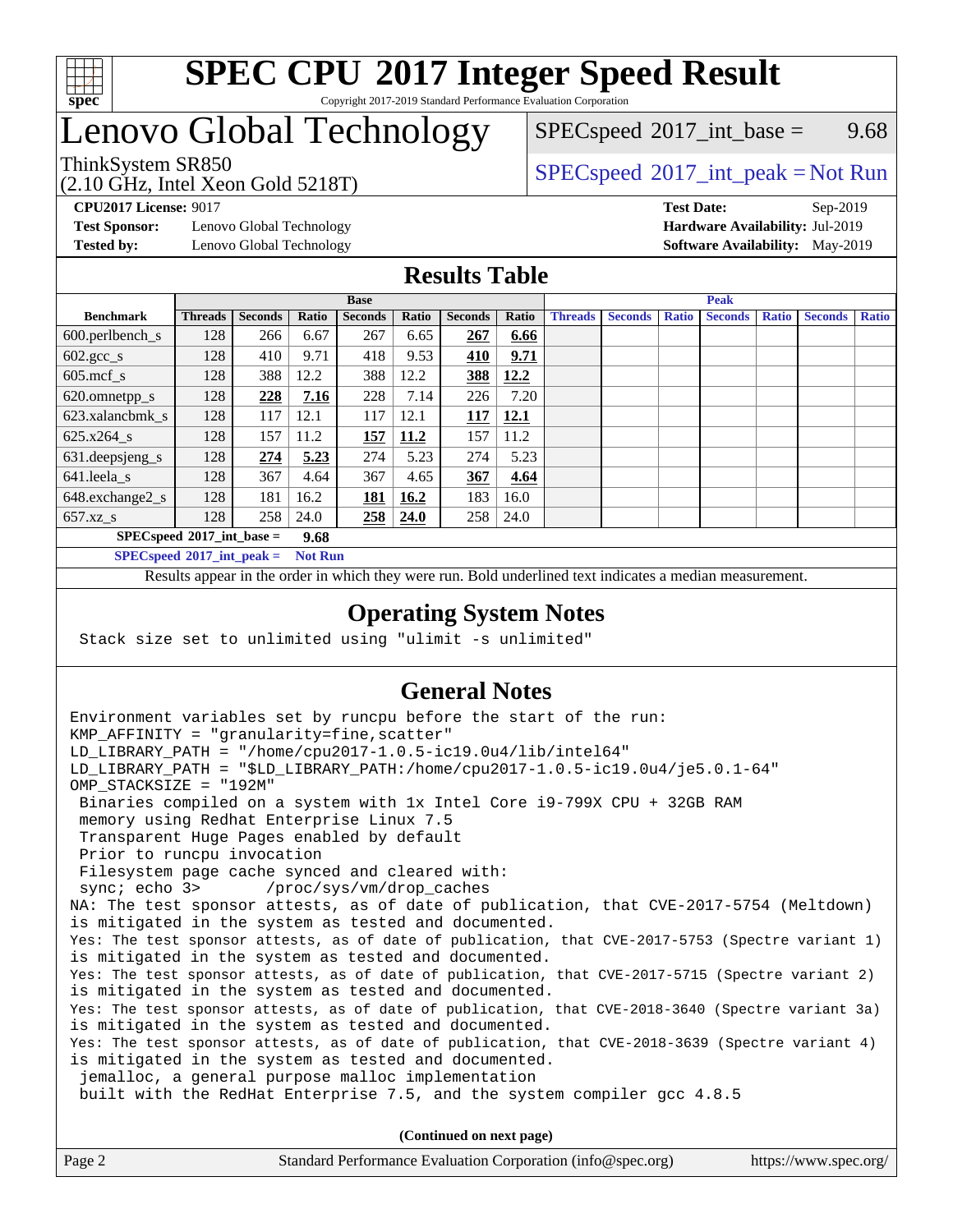

#### **[SPEC CPU](http://www.spec.org/auto/cpu2017/Docs/result-fields.html#SPECCPU2017IntegerSpeedResult)[2017 Integer Speed Result](http://www.spec.org/auto/cpu2017/Docs/result-fields.html#SPECCPU2017IntegerSpeedResult)** Copyright 2017-2019 Standard Performance Evaluation Corporation

## Lenovo Global Technology

ThinkSystem SR850<br>  $SPEC speed^{\circ}2017\_int\_peak = Not Run$  $SPECspeed^{\circ}2017\_int\_base =$  $SPECspeed^{\circ}2017\_int\_base =$  9.68

(2.10 GHz, Intel Xeon Gold 5218T)

**[Test Sponsor:](http://www.spec.org/auto/cpu2017/Docs/result-fields.html#TestSponsor)** Lenovo Global Technology **[Hardware Availability:](http://www.spec.org/auto/cpu2017/Docs/result-fields.html#HardwareAvailability)** Jul-2019 **[Tested by:](http://www.spec.org/auto/cpu2017/Docs/result-fields.html#Testedby)** Lenovo Global Technology **[Software Availability:](http://www.spec.org/auto/cpu2017/Docs/result-fields.html#SoftwareAvailability)** May-2019

**[CPU2017 License:](http://www.spec.org/auto/cpu2017/Docs/result-fields.html#CPU2017License)** 9017 **[Test Date:](http://www.spec.org/auto/cpu2017/Docs/result-fields.html#TestDate)** Sep-2019

### **[General Notes \(Continued\)](http://www.spec.org/auto/cpu2017/Docs/result-fields.html#GeneralNotes)**

sources available from jemalloc.net or <https://github.com/jemalloc/jemalloc/releases>

#### **[Platform Notes](http://www.spec.org/auto/cpu2017/Docs/result-fields.html#PlatformNotes)**

Page 3 Standard Performance Evaluation Corporation [\(info@spec.org\)](mailto:info@spec.org) <https://www.spec.org/> BIOS configuration: Choose Operating Mode set to Maximum Performance Choose Operating Mode set to Custom Mode C-States set to Legacy Trusted Execution Technology set to Enable Sysinfo program /home/cpu2017-1.0.5-ic19.0u4/bin/sysinfo Rev: r5974 of 2018-05-19 9bcde8f2999c33d61f64985e45859ea9 running on linux-hxhl Wed Sep 11 20:57:04 2019 SUT (System Under Test) info as seen by some common utilities. For more information on this section, see <https://www.spec.org/cpu2017/Docs/config.html#sysinfo> From /proc/cpuinfo model name : Intel(R) Xeon(R) Gold 5218T CPU @ 2.10GHz 4 "physical id"s (chips) 128 "processors" cores, siblings (Caution: counting these is hw and system dependent. The following excerpts from /proc/cpuinfo might not be reliable. Use with caution.) cpu cores : 16 siblings : 32 physical 0: cores 0 1 2 3 4 5 6 7 8 9 10 11 12 13 14 15 physical 1: cores 0 1 2 3 4 5 6 7 8 9 10 11 12 13 14 15 physical 2: cores 0 1 2 3 4 5 6 7 8 9 10 11 12 13 14 15 physical 3: cores 0 1 2 3 4 5 6 7 8 9 10 11 12 13 14 15 From lscpu: Architecture: x86\_64 CPU op-mode(s): 32-bit, 64-bit Byte Order: Little Endian CPU(s): 128 On-line CPU(s) list: 0-127 Thread(s) per core: 2 Core(s) per socket: 16 Socket(s): 4 NUMA node(s): 4 Vendor ID: GenuineIntel CPU family: 6 Model: 85 Model name: Intel(R) Xeon(R) Gold 5218T CPU @ 2.10GHz Stepping: 7 CPU MHz: 2100.000 **(Continued on next page)**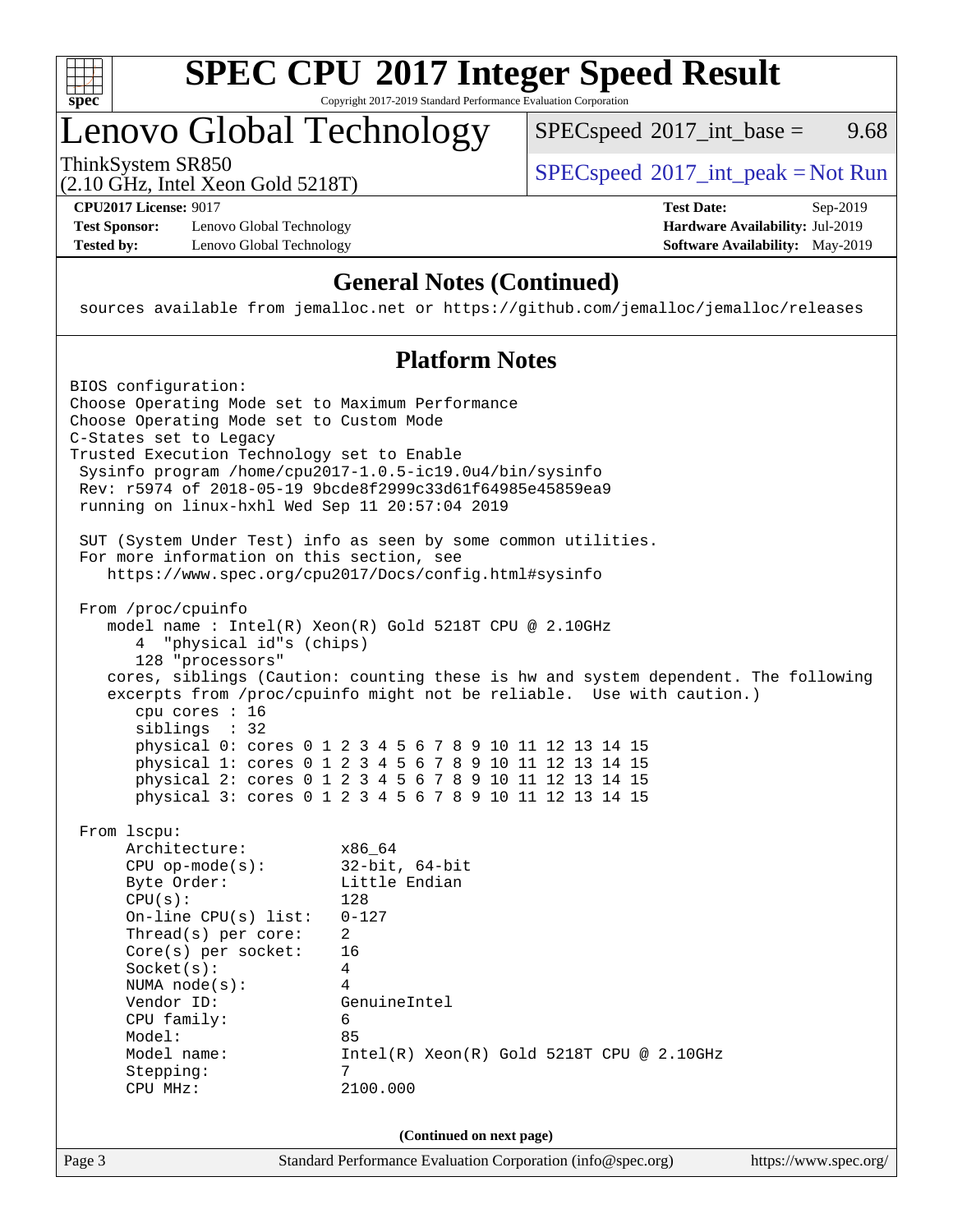

# **[SPEC CPU](http://www.spec.org/auto/cpu2017/Docs/result-fields.html#SPECCPU2017IntegerSpeedResult)[2017 Integer Speed Result](http://www.spec.org/auto/cpu2017/Docs/result-fields.html#SPECCPU2017IntegerSpeedResult)**

Copyright 2017-2019 Standard Performance Evaluation Corporation

Lenovo Global Technology

 $SPEC speed^{\circ}2017\_int\_base =$  9.68

ThinkSystem SR850<br>  $SPEC speed^{\circ}2017\_int\_peak = Not Run$ 

**[CPU2017 License:](http://www.spec.org/auto/cpu2017/Docs/result-fields.html#CPU2017License)** 9017 **[Test Date:](http://www.spec.org/auto/cpu2017/Docs/result-fields.html#TestDate)** Sep-2019

**[Test Sponsor:](http://www.spec.org/auto/cpu2017/Docs/result-fields.html#TestSponsor)** Lenovo Global Technology **[Hardware Availability:](http://www.spec.org/auto/cpu2017/Docs/result-fields.html#HardwareAvailability)** Jul-2019 **[Tested by:](http://www.spec.org/auto/cpu2017/Docs/result-fields.html#Testedby)** Lenovo Global Technology **[Software Availability:](http://www.spec.org/auto/cpu2017/Docs/result-fields.html#SoftwareAvailability)** May-2019

(2.10 GHz, Intel Xeon Gold 5218T)

#### **[Platform Notes \(Continued\)](http://www.spec.org/auto/cpu2017/Docs/result-fields.html#PlatformNotes)**

| $CPIJ$ max $MHz$ :      | 3800.0000            |
|-------------------------|----------------------|
| CPU min MHz:            | 1000.0000            |
| BogoMIPS:               | 4200.00              |
| Virtualization:         | $VT - x$             |
| $L1d$ cache:            | 32K                  |
| $L1i$ cache:            | 32K                  |
| $L2$ cache:             | 1024K                |
| $L3$ cache:             | 22528K               |
| NUMA $node0$ $CPU(s)$ : | $0 - 15, 64 - 79$    |
| NUMA $node1$ $CPU(s)$ : | $16 - 31, 80 - 95$   |
| NUMA $node2$ $CPU(s):$  | $32 - 47, 96 - 111$  |
| NUMA $node3$ $CPU(s)$ : | $48 - 63, 112 - 127$ |
| Flaqs:                  | fpu vme de pse       |

pse tsc msr pae mce cx8 apic sep mtrr pge mca cmov pat pse36 clflush dts acpi mmx fxsr sse sse2 ss ht tm pbe syscall nx pdpe1gb rdtscp lm constant\_tsc art arch\_perfmon pebs bts rep\_good nopl xtopology nonstop\_tsc cpuid aperfmperf pni pclmulqdq dtes64 monitor ds\_cpl vmx smx est tm2 ssse3 sdbg fma cx16 xtpr pdcm pcid dca sse4\_1 sse4\_2 x2apic movbe popcnt tsc\_deadline\_timer aes xsave avx f16c rdrand lahf\_lm abm 3dnowprefetch cpuid\_fault epb cat\_l3 cdp\_l3 invpcid\_single intel\_ppin ssbd mba ibrs ibpb stibp tpr\_shadow vnmi flexpriority ept vpid fsgsbase tsc\_adjust bmi1 hle avx2 smep bmi2 erms invpcid rtm cqm mpx rdt\_a avx512f avx512dq rdseed adx smap clflushopt clwb intel\_pt avx512cd avx512bw avx512vl xsaveopt xsavec xgetbv1 xsaves cqm\_llc cqm\_occup\_llc cqm\_mbm\_total cqm\_mbm\_local dtherm ida arat pln pts pku ospke avx512\_vnni flush\_l1d arch\_capabilities

```
 /proc/cpuinfo cache data
cache size : 22528 KB
```
 From numactl --hardware WARNING: a numactl 'node' might or might not correspond to a physical chip. available: 4 nodes (0-3) node 0 cpus: 0 1 2 3 4 5 6 7 8 9 10 11 12 13 14 15 64 65 66 67 68 69 70 71 72 73 74 75 76 77 78 79 node 0 size: 193128 MB node 0 free: 192324 MB node 1 cpus: 16 17 18 19 20 21 22 23 24 25 26 27 28 29 30 31 80 81 82 83 84 85 86 87 88 89 90 91 92 93 94 95 node 1 size: 193519 MB node 1 free: 193216 MB node 2 cpus: 32 33 34 35 36 37 38 39 40 41 42 43 44 45 46 47 96 97 98 99 100 101 102 103 104 105 106 107 108 109 110 111 node 2 size: 193519 MB node 2 free: 193244 MB node 3 cpus: 48 49 50 51 52 53 54 55 56 57 58 59 60 61 62 63 112 113 114 115 116 117 118 119 120 121 122 123 124 125 126 127 node 3 size: 193488 MB node 3 free: 193231 MB node distances:

**(Continued on next page)**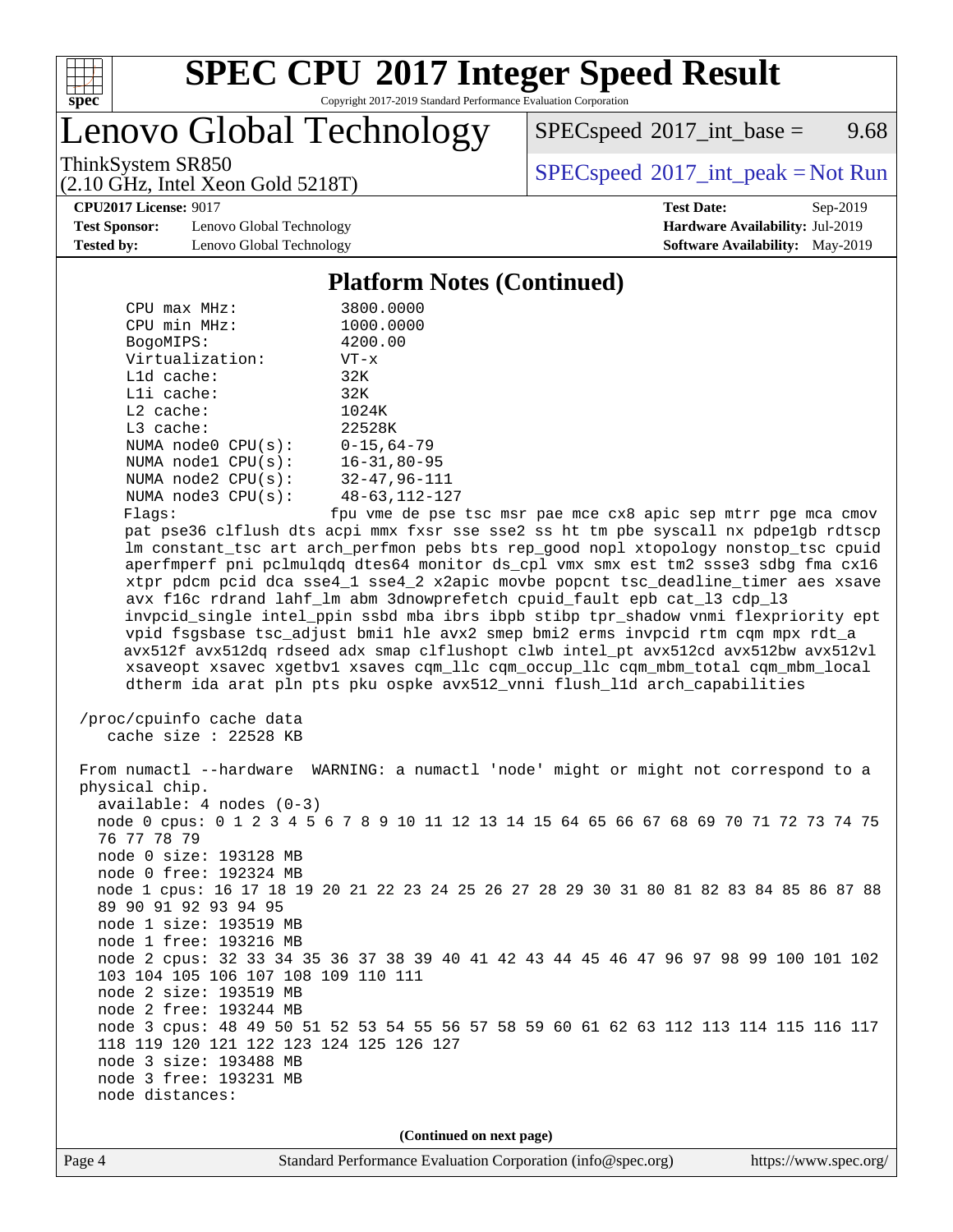| v.<br>ť<br>ù. |  |  |  |  |  |  |  |
|---------------|--|--|--|--|--|--|--|

# **[SPEC CPU](http://www.spec.org/auto/cpu2017/Docs/result-fields.html#SPECCPU2017IntegerSpeedResult)[2017 Integer Speed Result](http://www.spec.org/auto/cpu2017/Docs/result-fields.html#SPECCPU2017IntegerSpeedResult)**

Copyright 2017-2019 Standard Performance Evaluation Corporation

### Lenovo Global Technology

 $SPECspeed^{\circ}2017\_int\_base =$  $SPECspeed^{\circ}2017\_int\_base =$  9.68

(2.10 GHz, Intel Xeon Gold 5218T)

ThinkSystem SR850<br>  $SPEC speed^{\circ}2017\_int\_peak = Not Run$ 

**[CPU2017 License:](http://www.spec.org/auto/cpu2017/Docs/result-fields.html#CPU2017License)** 9017 **[Test Date:](http://www.spec.org/auto/cpu2017/Docs/result-fields.html#TestDate)** Sep-2019

**[Test Sponsor:](http://www.spec.org/auto/cpu2017/Docs/result-fields.html#TestSponsor)** Lenovo Global Technology **[Hardware Availability:](http://www.spec.org/auto/cpu2017/Docs/result-fields.html#HardwareAvailability)** Jul-2019 **[Tested by:](http://www.spec.org/auto/cpu2017/Docs/result-fields.html#Testedby)** Lenovo Global Technology **[Software Availability:](http://www.spec.org/auto/cpu2017/Docs/result-fields.html#SoftwareAvailability)** May-2019

#### **[Platform Notes \(Continued\)](http://www.spec.org/auto/cpu2017/Docs/result-fields.html#PlatformNotes)**

 node 0 1 2 3 0: 10 21 21 31 1: 21 10 31 21 2: 21 31 10 21 3: 31 21 21 10 From /proc/meminfo MemTotal: 792223448 kB HugePages\_Total: 0 Hugepagesize: 2048 kB From /etc/\*release\* /etc/\*version\* SuSE-release: SUSE Linux Enterprise Server 12 (x86\_64) VERSION = 12 PATCHLEVEL = 4 # This file is deprecated and will be removed in a future service pack or release. # Please check /etc/os-release for details about this release. os-release: NAME="SLES" VERSION="12-SP4" VERSION\_ID="12.4" PRETTY\_NAME="SUSE Linux Enterprise Server 12 SP4" ID="sles" ANSI\_COLOR="0;32" CPE\_NAME="cpe:/o:suse:sles:12:sp4" uname -a: Linux linux-hxhl 4.12.14-94.41-default #1 SMP Wed Oct 31 12:25:04 UTC 2018 (3090901) x86\_64 x86\_64 x86\_64 GNU/Linux Kernel self-reported vulnerability status: CVE-2017-5754 (Meltdown): Not affected CVE-2017-5753 (Spectre variant 1): Mitigation: \_\_user pointer sanitization CVE-2017-5715 (Spectre variant 2): Mitigation: Indirect Branch Restricted Speculation, IBPB, IBRS\_FW run-level 3 Sep 11 20:54 SPEC is set to: /home/cpu2017-1.0.5-ic19.0u4 Filesystem Type Size Used Avail Use% Mounted on /dev/sda2 btrfs 744G 40G 704G 6% /home Additional information from dmidecode follows. WARNING: Use caution when you interpret this section. The 'dmidecode' program reads system data which is "intended to allow hardware to be accurately determined", but the intent may not be met, as there are **(Continued on next page)**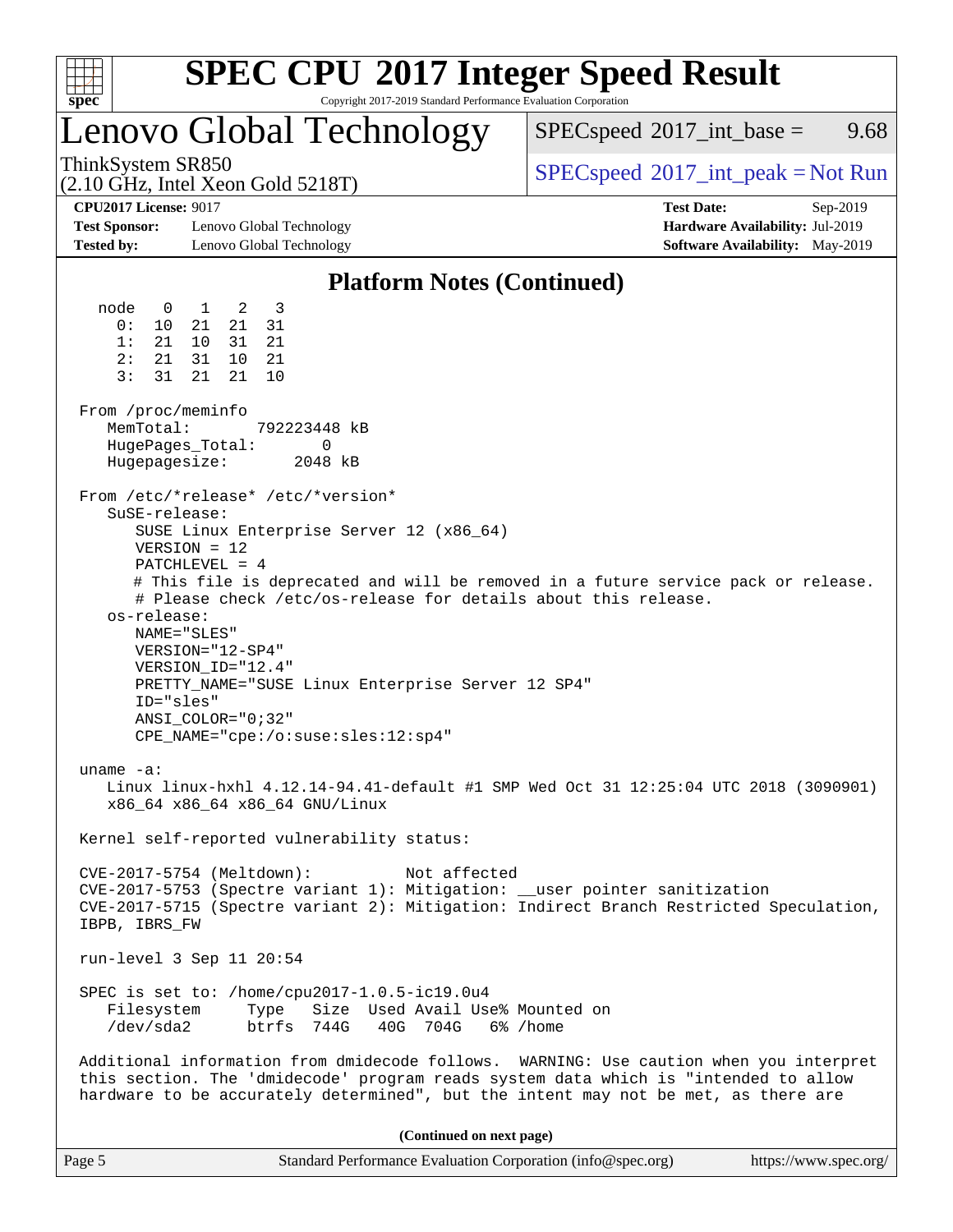

# **[SPEC CPU](http://www.spec.org/auto/cpu2017/Docs/result-fields.html#SPECCPU2017IntegerSpeedResult)[2017 Integer Speed Result](http://www.spec.org/auto/cpu2017/Docs/result-fields.html#SPECCPU2017IntegerSpeedResult)**

Copyright 2017-2019 Standard Performance Evaluation Corporation

## Lenovo Global Technology

 $SPECspeed^{\circ}2017\_int\_base =$  $SPECspeed^{\circ}2017\_int\_base =$  9.68

(2.10 GHz, Intel Xeon Gold 5218T)

ThinkSystem SR850<br>  $SPEC speed^{\circ}2017\_int\_peak = Not Run$ 

**[Test Sponsor:](http://www.spec.org/auto/cpu2017/Docs/result-fields.html#TestSponsor)** Lenovo Global Technology **[Hardware Availability:](http://www.spec.org/auto/cpu2017/Docs/result-fields.html#HardwareAvailability)** Jul-2019 **[Tested by:](http://www.spec.org/auto/cpu2017/Docs/result-fields.html#Testedby)** Lenovo Global Technology **[Software Availability:](http://www.spec.org/auto/cpu2017/Docs/result-fields.html#SoftwareAvailability)** May-2019

**[CPU2017 License:](http://www.spec.org/auto/cpu2017/Docs/result-fields.html#CPU2017License)** 9017 **[Test Date:](http://www.spec.org/auto/cpu2017/Docs/result-fields.html#TestDate)** Sep-2019

#### **[Platform Notes \(Continued\)](http://www.spec.org/auto/cpu2017/Docs/result-fields.html#PlatformNotes)**

 frequent changes to hardware, firmware, and the "DMTF SMBIOS" standard. BIOS Lenovo -[TEE141E-2.30]- 07/02/2019 Memory: 48x Samsung M393A2K43CB2-CVF 16 GB 2 rank 2933, configured at 2666

(End of data from sysinfo program)

#### **[Compiler Version Notes](http://www.spec.org/auto/cpu2017/Docs/result-fields.html#CompilerVersionNotes)**

==============================================================================

C | 600.perlbench\_s(base) 602.gcc\_s(base) 605.mcf\_s(base) | 625.x264\_s(base) 657.xz\_s(base)

------------------------------------------------------------------------------ Intel(R) C Intel(R) 64 Compiler for applications running on Intel(R)  $64$ ,

 Version 19.0.4.227 Build 20190416 Copyright (C) 1985-2019 Intel Corporation. All rights reserved. ------------------------------------------------------------------------------

============================================================================== C++ | 620.omnetpp\_s(base) 623.xalancbmk\_s(base) 631.deepsjeng\_s(base) | 641.leela\_s(base)

------------------------------------------------------------------------------ Intel(R) C++ Intel(R) 64 Compiler for applications running on Intel(R) 64, Version 19.0.4.227 Build 20190416 Copyright (C) 1985-2019 Intel Corporation. All rights reserved.

------------------------------------------------------------------------------

==============================================================================

Fortran | 648.exchange2\_s(base)

------------------------------------------------------------------------------ Intel(R) Fortran Intel(R) 64 Compiler for applications running on Intel(R) 64, Version 19.0.4.227 Build 20190416 Copyright (C) 1985-2019 Intel Corporation. All rights reserved. ------------------------------------------------------------------------------

### **[Base Compiler Invocation](http://www.spec.org/auto/cpu2017/Docs/result-fields.html#BaseCompilerInvocation)**

[C benchmarks](http://www.spec.org/auto/cpu2017/Docs/result-fields.html#Cbenchmarks): [icc -m64 -std=c11](http://www.spec.org/cpu2017/results/res2019q4/cpu2017-20190916-18148.flags.html#user_CCbase_intel_icc_64bit_c11_33ee0cdaae7deeeab2a9725423ba97205ce30f63b9926c2519791662299b76a0318f32ddfffdc46587804de3178b4f9328c46fa7c2b0cd779d7a61945c91cd35)

[C++ benchmarks:](http://www.spec.org/auto/cpu2017/Docs/result-fields.html#CXXbenchmarks) [icpc -m64](http://www.spec.org/cpu2017/results/res2019q4/cpu2017-20190916-18148.flags.html#user_CXXbase_intel_icpc_64bit_4ecb2543ae3f1412ef961e0650ca070fec7b7afdcd6ed48761b84423119d1bf6bdf5cad15b44d48e7256388bc77273b966e5eb805aefd121eb22e9299b2ec9d9)

[Fortran benchmarks](http://www.spec.org/auto/cpu2017/Docs/result-fields.html#Fortranbenchmarks): [ifort -m64](http://www.spec.org/cpu2017/results/res2019q4/cpu2017-20190916-18148.flags.html#user_FCbase_intel_ifort_64bit_24f2bb282fbaeffd6157abe4f878425411749daecae9a33200eee2bee2fe76f3b89351d69a8130dd5949958ce389cf37ff59a95e7a40d588e8d3a57e0c3fd751)